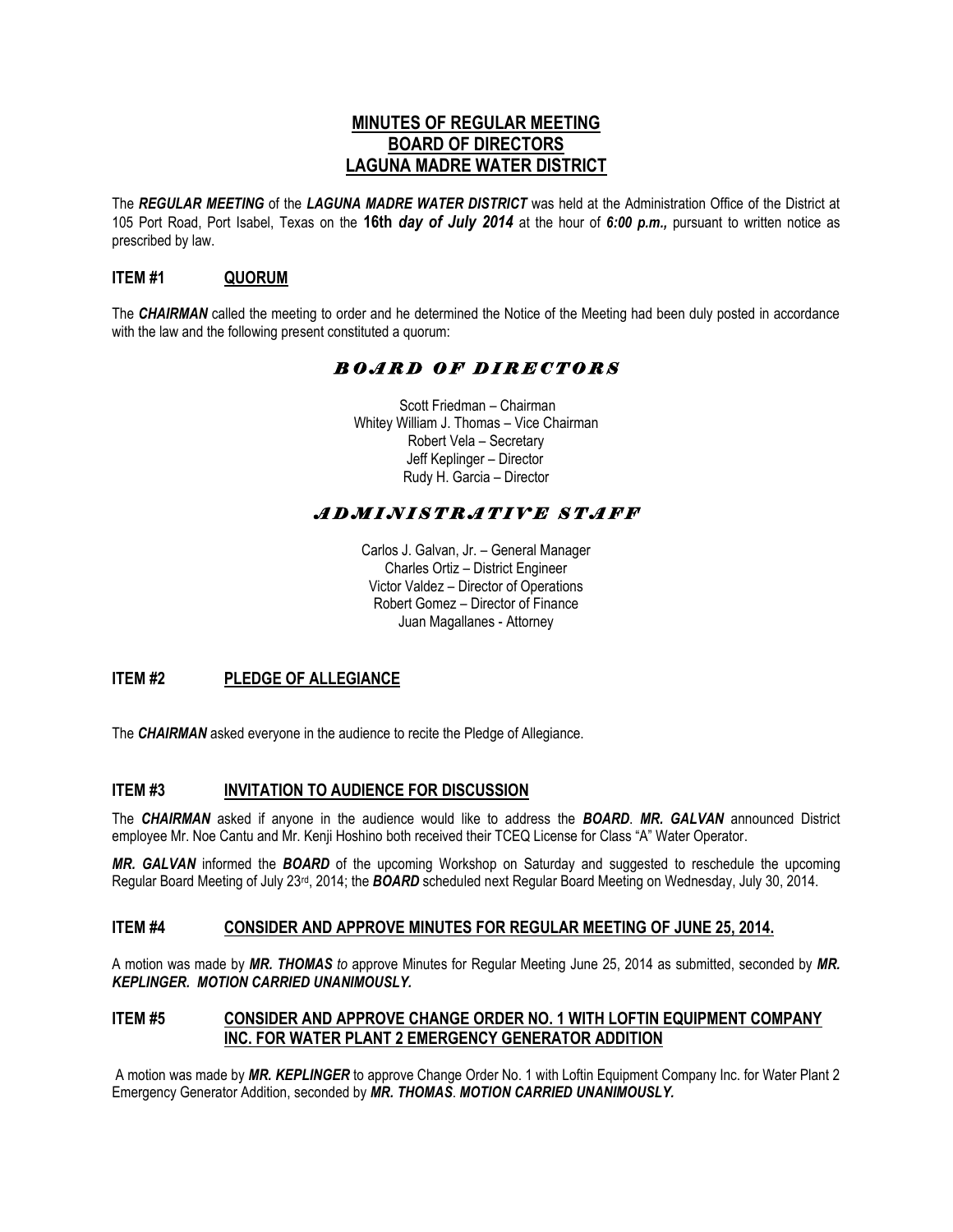## **ITEM #6 CONSIDER AND REMOVE FROM THE TABLE THE FOLLOWING ITEM TABLED ON THE BOARD MEETING OF JUNE 25, 2014**

## **CONSIDER AND APPROVE EVOQUA WATER TECHNOLOGIES TO PERFORM A CHLORINE DIOXIDE GENERATOR TRIAL AT WATER TREATMENT PLANT NO. 2**

A motion was made by *MR. GARCIA* to remove item from the table for discussion, seconded by *MR. VELA. MOTION CARRIED UNANIMOUSLY.*

## **ITEM #7 CONSIDER AND APPROVE EVOQUA WATER TECHNOLOGIES TO PERFORM A CHLORINE DIOXIDE GENERATOR TRIAL AT WATER TREATMENT PLANT NO. 2**

A motion was made by *MR. KEPLINGER to* approve EVOQUA Technologies to perform a Chlorine Dioxide generator trial at Water Treatment Plant No. 2, seconded by *MR. VELA* with *MR. THOMAS* opposing. *MOTION CARRIED.*

## **ITEM #8 CONSIDER AND REMOVE FROM THE TABLE THE FOLLOWING ITEM TABLED ON THE BOARD MEETING OF JUNE 25, 2014**

### **CONSIDER AND APPROVE RENEWING ORBIT BROAD BAND IT CONTRACT**

*NO ACTION WAS TAKEN.*

### **ITEM #9 CONSIDER AND APPROVE RENEWING ORBIT BROAD BAND IT CONTRACT**

*NO ACTION TAKEN.*

#### **ITEM #10 CONSIDER AND APPROVE DISBURSEMENTS**

A motion was made by *MR. VELA to* approve Disbursements as submitted, seconded by *MR. KEPLINGER. MOTION CARRIED UNANIMOUSLY.*

#### **ITEM #11 GENERAL MANAGER'S REPORT**

#### • **NOTICE OF SURFACE WATER TREATMENT – TECHNIQUE VIOLATION**

*MR. GALVAN* reported the ad for Notice of Surface Water Treatment for Technique Violation will be announced in the Port Isabel-South Padre Press on Thursday, July 17, 2014..

### **ITEM #12 EXECUTIVE SESSION PERMITTED BY THE OPEN MEETING ACT, V.T.C.A., GOVERNMENT CODE SECTION 551.001 (1) (A) AND (2), CONSULTATION WITH ATTORNEY TO WIT:**

## **1(A) PENDING OR CONTEMPLATED LITIGATION; 2: ON MATTERS WHICH THE DUTY OF ATTORNEY TO THE DISTRICT UNDER TEXAS DISCIPLINARY RULES OF PROFESSIONAL CONDUCT REQUIRE CONSULTATION**

A motion was made by *MR. VELA* for the *BOARD* to go into executive session at **6:33 pm,** seconded by *MR. THOMAS. MOTION CARRIED UNANIMOUSLY.* 

A motion was made by *MR. THOMAS* for the *BOARD* to come out of executive session at **7:16 pm,** seconded by *MR. KEPLINGER. MOTION CARRIED UNANIMOUSLY.*

#### **ITEM #19 CONSIDERATION AND ACTION ON EXECUTIVE SESSION ITEMS, IF NECESSARY**